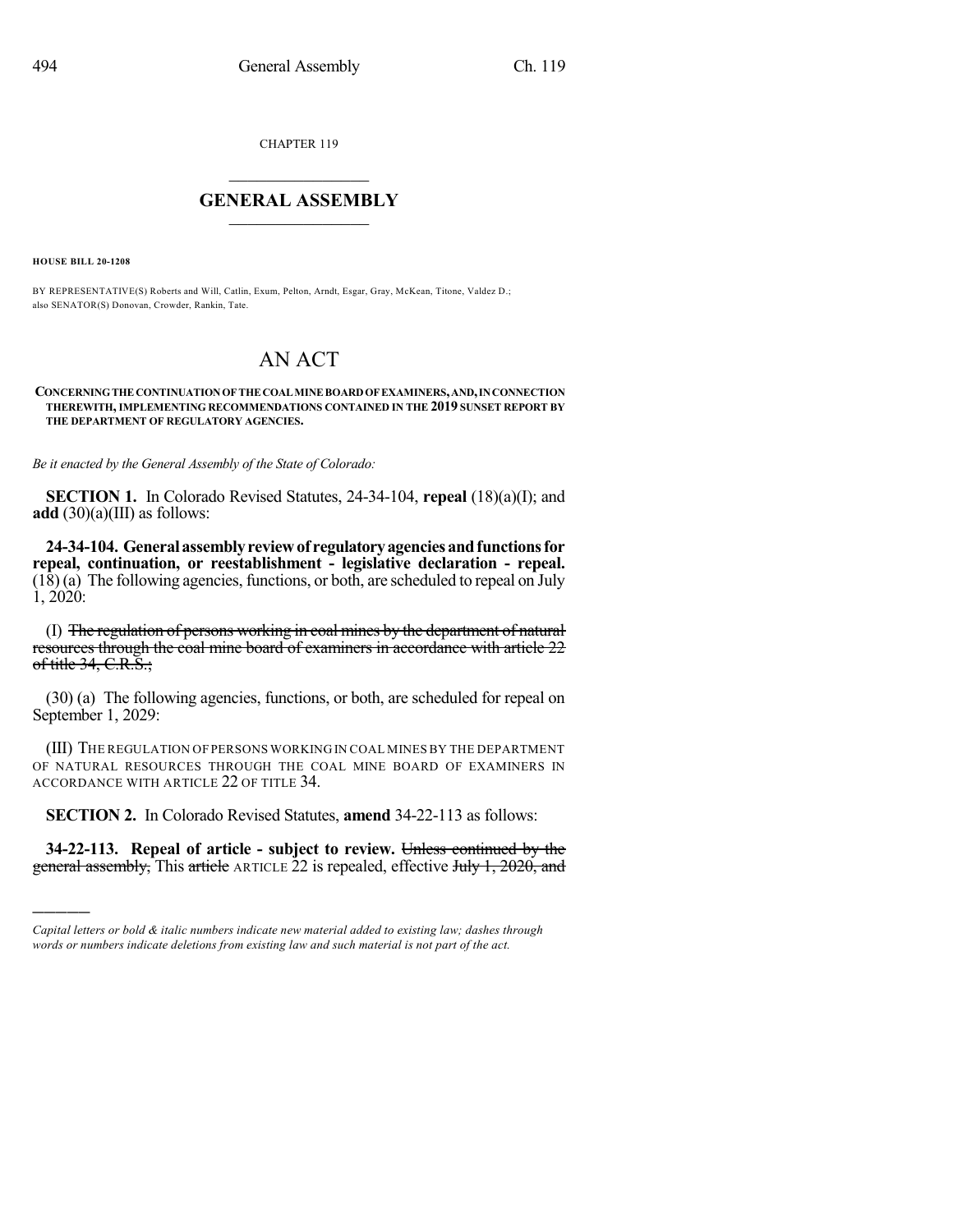the coal mine board of examiners is abolished. The provisions of section 24-34-104 (2) to (8), C.R.S., concerning a wind-up period, an analysis and evaluation, public hearings, and claims by or against an agency apply to the powers, duties, and functions of the board specified in this article SEPTEMBER 1, 2029. BEFORE THE REPEAL,THIS ARTICLE 22IS SCHEDULED FOR REVIEW IN ACCORDANCE WITH SECTION 24-34-104.

**SECTION 3.** In Colorado Revised Statutes, 34-22-102, **amend** (2) introductory portion and (2)(e) as follows:

**34-22-102. Board of examiners - created - duties - members.** (2) The board shall be IS composed of four voting members and one nonvoting ex officio member as follows:

(e) The commissioner, AS DESCRIBED IN SECTION  $34-21-102$ , or his THE COMMISSIONER's designee, shall serve SERVES as a nonvoting, ex officio member of the board.

**SECTION 4.** In Colorado Revised Statutes, 34-22-109, **amend** (3) as follows:

**34-22-109. Examinations - content.** (3) TO QUALIFY FOR CERTIFICATION, an applicant for certification as a shot-firer shall MUST be sufficiently knowledgeable as to explosives, breaking agents, and blasting accessories used in coal mines, the proper placement of drill holes made for the purpose of breaking or dislodging coal and rock, the flame safety lamp DIGITAL GAS DETECTOR and its use in detecting inflammables and noxious gases, and the proper ventilation in the working places of coal mines.

**SECTION 5.** In Colorado Revised Statutes, 34-22-112, **amend** (2) and (3) as follows:

**34-22-112. Examinations - applicant qualifications.** (2) Every applicant for certification as a mine foreman or assistant mine foreman shall produce evidence satisfactory to the board of not less than three years' experience in mines or in operations determined by the board to be equivalent to coal mines. The experience of an applicant intending to work in underground mines must be in underground mining. The experience of an applicant intending to work in surface mining must be in surface mining.

(3) The holder of A PERSON WHO HOLDS a college degree in engineering, which degree is determined by the board to be acceptable and suited to the intent and purpose of this article ARTICLE 22, who satisfies the board that he THE PERSON has at least one year of actual and satisfactory experience in the operation of underground coal mines, including experience in mining, timbering, haulage, drainage, and ventilation and including experience in the capacity of mining engineer, shall be Is eligible for examination as A mine foreman or assistant mine foreman in underground coal mines.